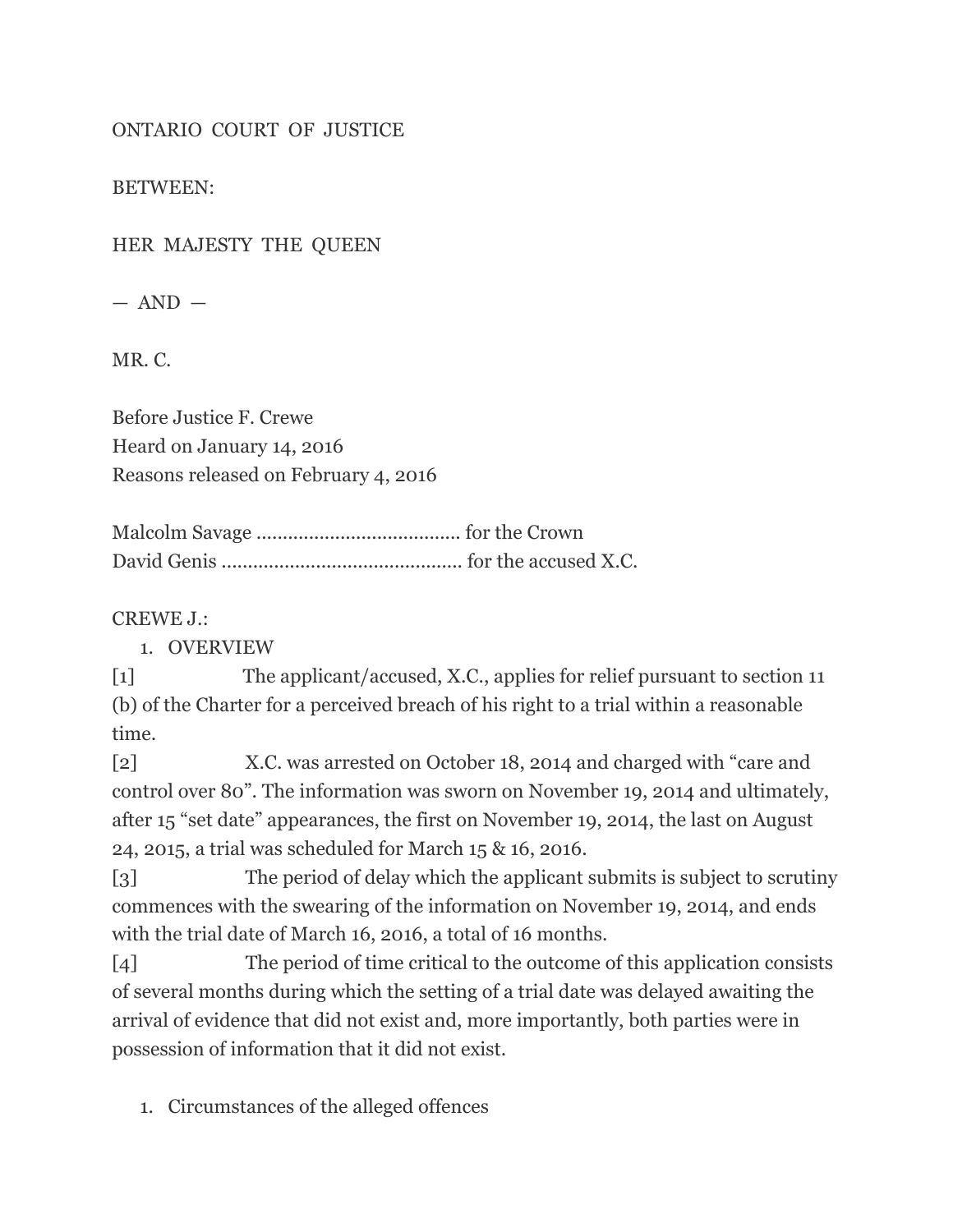[5] On Saturday, October 18th, 2014 at 1:22 a.m., police attended the scene of a single motor vehicle collision at the intersection of Brimley Road and Progress Avenue in the City of Toronto. Upon the arrival of police, X.C. was standing outside the vehicle, which had collided with a pole on the eastbound off ramp of Highway 401 onto Brimley Road.

[6] X.C. immediately admitted to being the driver of the vehicle, as well as consumption of alcohol. He was unsteady on his feet, and his eyes were bloodshot.

[7] After failing a roadside screening test, X.C. was transported to 41 Division, where he provided samples of his breath with readings of 138 and 132 mg/100 ml of blood.

1. Chronology of the proceedings

[8] The information charging the applicant was sworn on November 19, 2014, just over a month after his arrest. The applicant had retained counsel in advance of his first scheduled court appearance.

[9] No disclosure was available at the first court appearance on November 19, 2014

[10] At the 2nd appearance on December 17, partial disclosure was provided, consisting of videos of the sally port, booking, cells and breath room.

[11] On December 21, a letter was faxed to the Crown Attorney by Mr. Genis, expressing concerns with respect to delay, and detailing the disclosure which remained outstanding.

[12] At the third appearance, January 5, 2015, no further disclosure was available, and the matter was adjourned to January 19, at which time the bulk of the relevant outstanding disclosure was provided, and the matter adjourned to February 10 to allow counsel to review the materials. It is the position of the Crown that February 10, the fifth appearance, is the date at which the defence ought to have to set a trial date. As it turned out, the matter continued to be adjourned for a period of several months, to August 24, 2015, awaiting primarily the disclosure of the in car camera video of the transport of the Applicant to the police division. It is common ground that this is relevant and important disclosure.

[13] On August 24, 2015 defence counsel indicated on record that "We've just been recently advised that there is no in-car camera video in existence. So, we're prepared to proceed on what we have." A judicial pre-trial was held at that time and the trial date(s) set.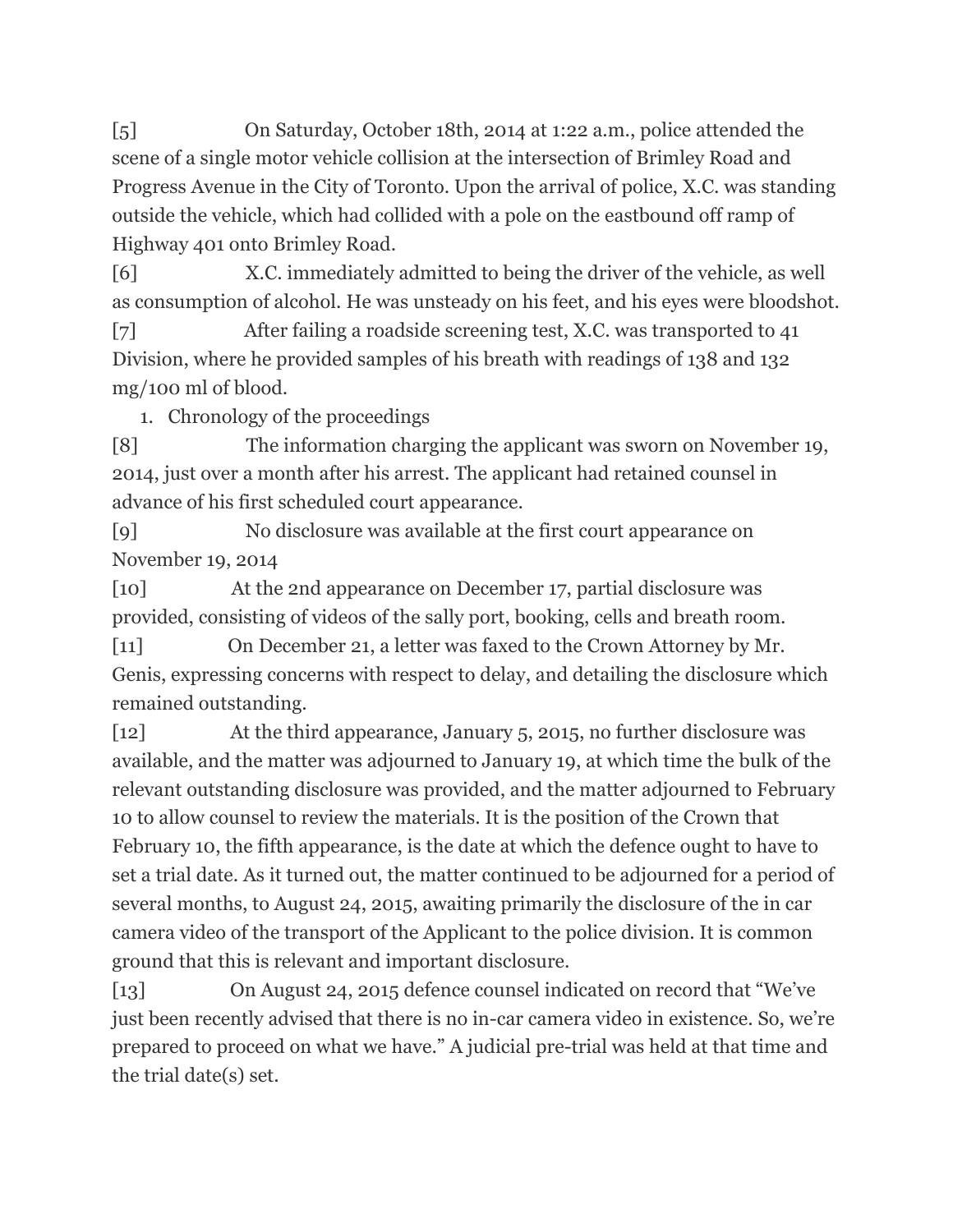[14] In its response to this application, Crown counsel asserts that knowledge of the non-existence of the in-car video existed long before August 24, 2015. On January 19, 2015, among the items disclosed was a detailed synopsis which indicated, amongst other things, that "There are no in car camera video (sic) for the arresting/transporting officer."

[15] Furthermore, on March 24, 2015, the crown disclosed the notes of the Officer in charge, Det. Kim Bates, wherein the following is indicated "No ICC – using spare scout-710".

[16] Defence counsel indicated during submissions that he simply overlooked the relevant line in the detailed synopsis noted above. Further, upon receipt of Det. Bates' notes, he was unaware that "ICC" stood for "In-car camera". He made no inquiries to ascertain the significance of that entry.

[17] Despite having received the above documents, Defence counsel continued to request the video, both in writing and on record, and the crown, evidently also unaware of the non-existence of the video, continued to order it from the police and agree to the adjournment of the matter pending receipt thereof. All of that said, there is no suggestion by either party that the other acted improperly (and no such finding by this court), but each displayed a regrettable lack of caution and thoroughness in their respective review of the disclosure.

[18] In a similar vein, defence counsel requested (amongst other things) in a February 11, 2015 follow-up letter, the notes of officers Pece and Reeves, whose names were noted in the witness list as testifying officers. On February 23, 2015, The Crown's detailed (written) reply included a note that officers Pece and Reeves "do not have notes".(Exh. 4) The Crown advised on the hearing of this application that these officers are not scheduled as witnesses, and performed merely administrative duties, case preparation. Notwithstanding the written notice of the non-existence of notes, defence counsel continued to request the disclosure of their notes in further correspondence on March 24, 2015 and in court on March 3, 2015. It seems to me a reasonable expectation that upon receipt of disclosure or disclosure-related correspondence from the Crown, defence counsel will review it carefully to determine, before submitting a further written request, that they don't already have what is being requested and that there is a reasonable expectation that it may actually exist. Counsel agreed with that suggestion.

1. Section 11 (b): the analytical framework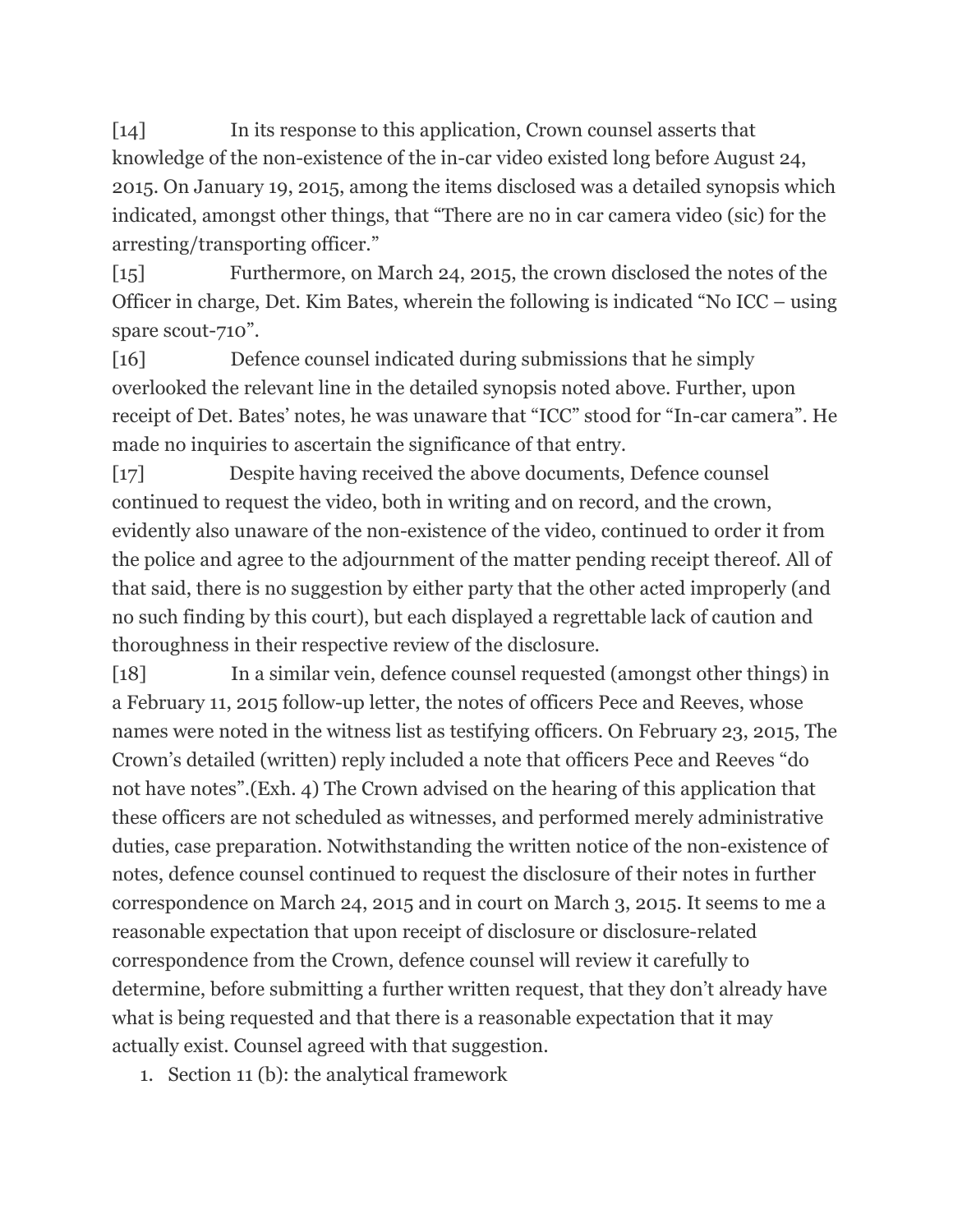[19] The principles that drive applications of this nature are long settled and not in dispute. The factors to be considered are, as set out in R. v. Morin, (1992) 1992 CanLII 89 (SCC), 71 CCC (3d) 1 (SCC), at para. 31:

- 1. length of the delay;
- 2. waiver of time periods;
- 3. reasons for the delay, including:
- (a) inherent time requirements of the case;
- (b) actions of the defendant;
- (c) actions of the Crown;
- (d) limits on institutional resources, and
- (e) other reasons for delay, and
	- 4. prejudice to the defendant.
	- 5. Analysis

Length of the delay

[20] The first factor, length of the delay, according to Morin, supra, covers the period from charge to trial. "Charge date" has been held to mean, in this context, the date the information was sworn. (R. v. Kalanj 1989 CanLII 63 (SCC), [1989] 1 SCR 1594). This is the date both counsel on this application submit starts the 11(b) clock.

[21] In Morin, supra the Supreme Court set the standard for permissible institutional delay in a routine case such as the instant one at 8 to 10 months. This period is not a fixed standard, and may be reduced or expanded depending on the particular circumstances of an individual case.

[22] The overall length of the delay in this case, from arrest to trial, is the period from October 18, 2014 to March 16, 2016, a total of 17 months. The delay from the swearing of the information to trial is 16 months. This is certainly a period of sufficient duration to merit careful examination by this Court in the context of this application.

[23] On behalf of the Crown, Mr. Savage does not argue that there has been waiver of any periods of delay by the defence. He does, however, submit that the defence bears some responsibility for the delay awaiting non-existent disclosure.

[24] Defence counsel has offered evidence of prejudice to his client as a result of the delay, beyond inferred prejudice. Therefore, having regard for the 4 factors set out in Morin, this application will be determined by analysis of the reasons for the delay, combined with the assessment of prejudice.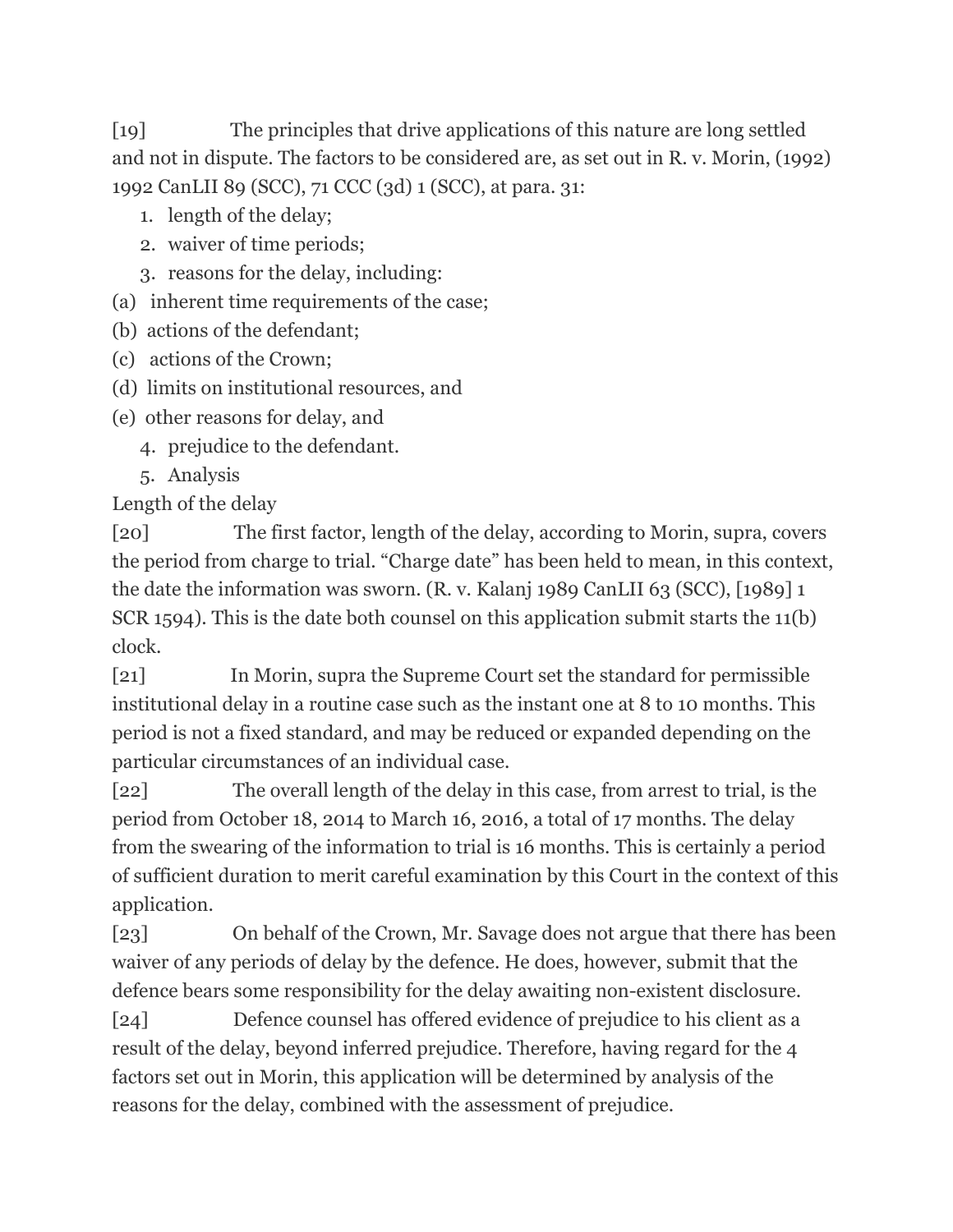Reasons for the delay

(a) Inherent time requirements of the case

[25] This is a relatively routine impaired driving prosecution which was estimated to require two days of court time.

[26] The vast majority of the evidence required to prosecute this matter was generated the day of the applicant's arrest. All that was required for the Crown to provide disclosure was the copying of police notes and videos capturing the various interactions between the applicant and the police. These could all have been available for disclosure at the first appearance in court, especially having regard for the fact the police chose not to have X.C. attend court until one month after his arrest. (see R. v. Taylor [2013] O.J. No. 1266 (OCJ) per Green, J. at para. 23).

[27] The applicant had retained counsel prior to the first appearance in court.

[28] The inherent time requirements of all cases require that a reasonable time be set aside for intake. This period, inherent delay, is regarded as neutral in the section 11(b) calculus. Mr. Genis takes the position that all disclosure and all preliminary matters, including pre-trial conferences, ought to have been concluded by the 4th court appearance on January 19, a period of exactly two months from the date of swearing of the information. Mr. Savage is in full agreement with this submission, which is well supported by the authorities. (see, eg., Morin, supra para 41-3; Lahiry, para. 22; R. v. Meisner [2003] O.J. No. 1948 (Ont. SCJ), paras. 30-32; R. v. Tran 2012 ONCA 18 (CanLII), [2012]O.J. No. 83 (Ont. C.A.) para. 62; Taylor, supra, para. 26).

(d) Limits on institutional resources

[29] On August 24, 2015 the trial date was set for March 15 & 16, 2016. Mr. Genis indicated on record that those were the earliest dates provided. He indicated that his client was not waiving his right under section 11 (b), in fact he asserted it. He was available on dates in every month from September 2015 until the scheduled trial date.

[30] In accordance with the Reasons of Code, J. in R. v. Lahiry,(2011) 2011 ONSC 6780 (CanLII), 283 CCC (3d) 525, at paragraph 26, institutional delay commences when the parties are ready for trial but the system cannot accommodate them. (see also R. v. Meisner, supra at para 37).

[31] Both counsel agree that on the record here, counsel for the applicant was ready to proceed to trial within 30 days after the trial date was set, but space was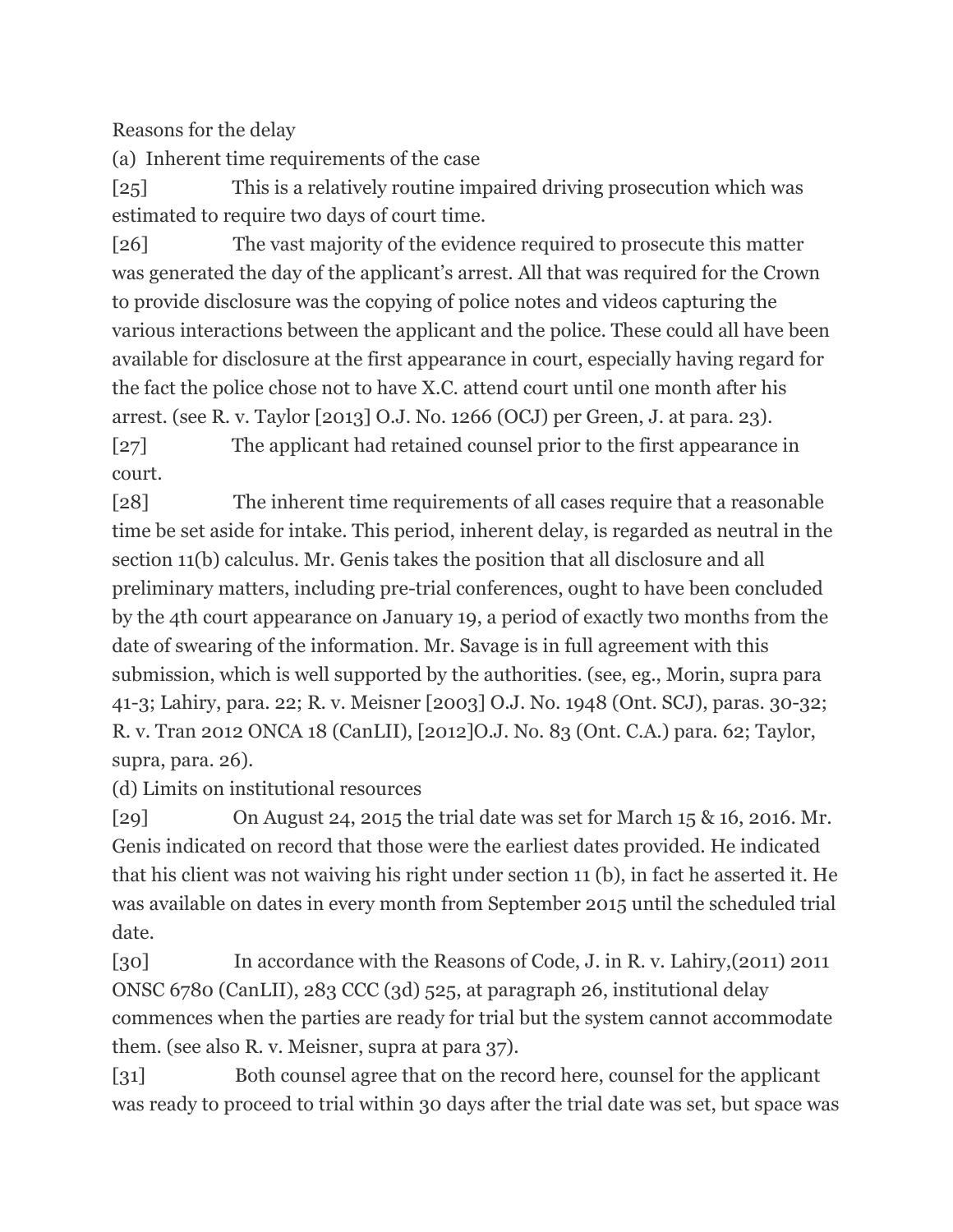simply not available. Both counsel agree that the institutional delay to the scheduled trial date is therefore six months.

(c) Actions of the Crown and (b) defence

[32] The next period under consideration is therefore delay attributable to the Crown. Mr. Savage concedes that the Crown is responsible first of all for the necessary delay between January 19, the conclusion of the agreed two month intake period when all steps necessary to the setting of a trial date should have been completed, and the setting of a trial date. He submits that only the three week delay between January 19 and the next appearance date, February 10, was necessary, and that at that date the defence was in possession of sufficient disclosure to set a trial date and ought to have done so.

[33] Mr. Genis argues that the Crown should be held solely responsible for the 2 ½ month delay between January 19 and April 7th, two weeks after the provision of the last relevant disclosure on March 24th.

[34] It is clear from the authorities that not every single piece of disclosure must be provided prior to the setting of a trial date. In my view the delay in this period which must be attributed to the Crown is that between January 19th and March 3, the court appearance following the Crown's February 23 correspondence advising of the non-existence of notes from officers Pece and Reeves. The notes of these officers, appearing as they did on the crown witness list as testifying officers, are legitimately the subject of a disclosure request, and were indeed specifically requested by defence counsel. Other than the Feb. 23 correspondence, all other relevant disclosure was made by January 19. The notes of the OIC, Det. Bates, which were disclosed on March 24, had not been requested in writing by defence counsel and were, as it turns out, unnecessary to the setting of a trial date. Det. Bates will not be called as a witness, as she has no relevant evidence to provide. Therefore, had counsel fairly reviewed the disclosed materials by March 3, he ought to have been in position to set a trial date at that appearance. In support of this conclusion, I note the comments of defence counsel's agent at that appearance, that "Mr. Genis says he's waiting for disclosure particularly the in-car, the videos, notes of Officers Pays (Ph.) and Rees(Ph.) and Mr. Genis advise(sic) without these disclosures he cannot conduct any meaningful Crown pre-trial…" Therefore a period of 1 ½ months is attributed to the Crown.

[35] The final period of time is the 5 months, 21 days between March 3 and August 24. Both counsel submit that they are mutually responsible for this delay,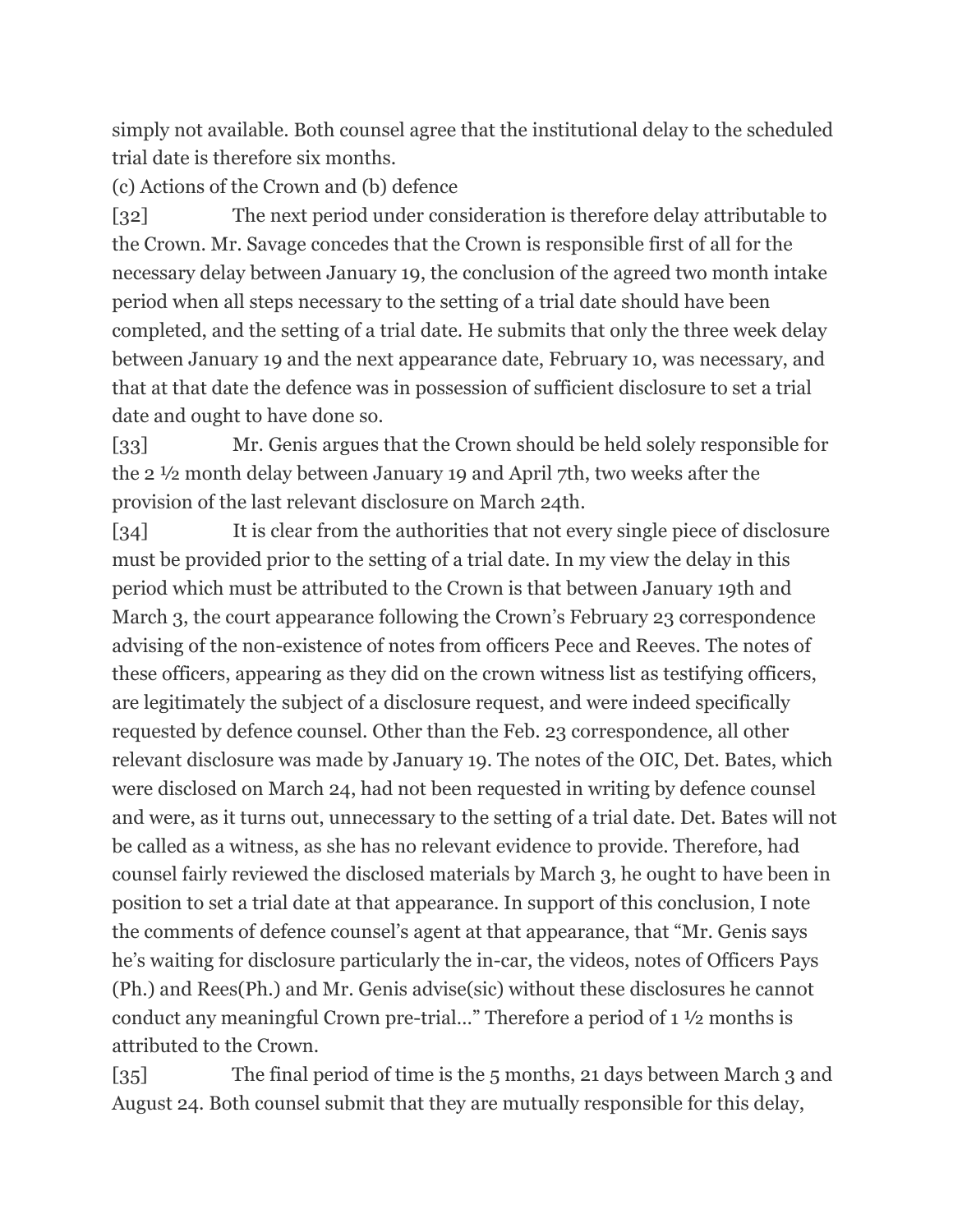which was totally unnecessary as it was spent awaiting the disclosure of evidence both sides should have realized did not exist. Counsel are not agreed as to how the delay ought to be apportioned. Mr. Savage submits that the delay ought to be split 50/50, or just under 3 months apiece. Mr. Genis submits that it is the Crown which bears responsibility to bring the accused to trial, and that in keeping with that duty, should bear the bulk of that delay, perhaps ¾, or as much as all but one adjournment.

[36] Defence counsel is correct in his assertion that the crown bears the responsibility of bringing the accused person to trial within a reasonable time. This principle has been part of the legal framework since Morin, and was recently affirmed by the Court of Appeal for this Province in R. v. Boateng 2015 ONCA 857 (CanLII), at paragraph 32 where Doherty, J.A. writes: "The Crown bears the responsibility of bringing an accused to trial within a reasonable time…the Crown is best positioned to spot and react to potential delay-related problems caused when an institutional participant in the criminal justice system, like LAO, drags its feet and places the rights protected under s. 11(b) in jeopardy. If the Crown fails to react to these delays, it will bear responsibility for them in the s. 11(b) calculus…"

[37] Notwithstanding the above, it is my view that the Crown's position is eminently fair in the circumstances of this case. The crown's position recognizes that both parties are at fault insofar as they both should have realized as of January 19 that the ICCS video did not exist. Neither party gets a free pass on this issue. I would give effect to the Crown's position of equal responsibility for just under three months apiece.

[38] When added to the institutional delay of six months and the initial Crown delay of 1 ½ months, the combined Crown/institutional delay prior to the scheduled trial date is just under 10 ½ months.

[39] Delay caused by actions (or inactions) of the Crown have generally been viewed by courts with less favour than institutional delay. In R. v. Brown [2005] O.J. No. 2395, Justice MacDonnell noted: "I regard the other Crown delay as weighing very heavily against the state. Unlike institutional delay, the other Crown delay was not beyond the control of the individual state actors who caused it. It was the direct result of a simple failure of the police to do their job. As a matter of common sense, that weighs heavily against the Crown: see, eg., R. v. McNeilly [2005] O.J. No. 1438 (Ont.S.C., per Hill, J., at paragraph 72. [Emphasis added.] Prejudice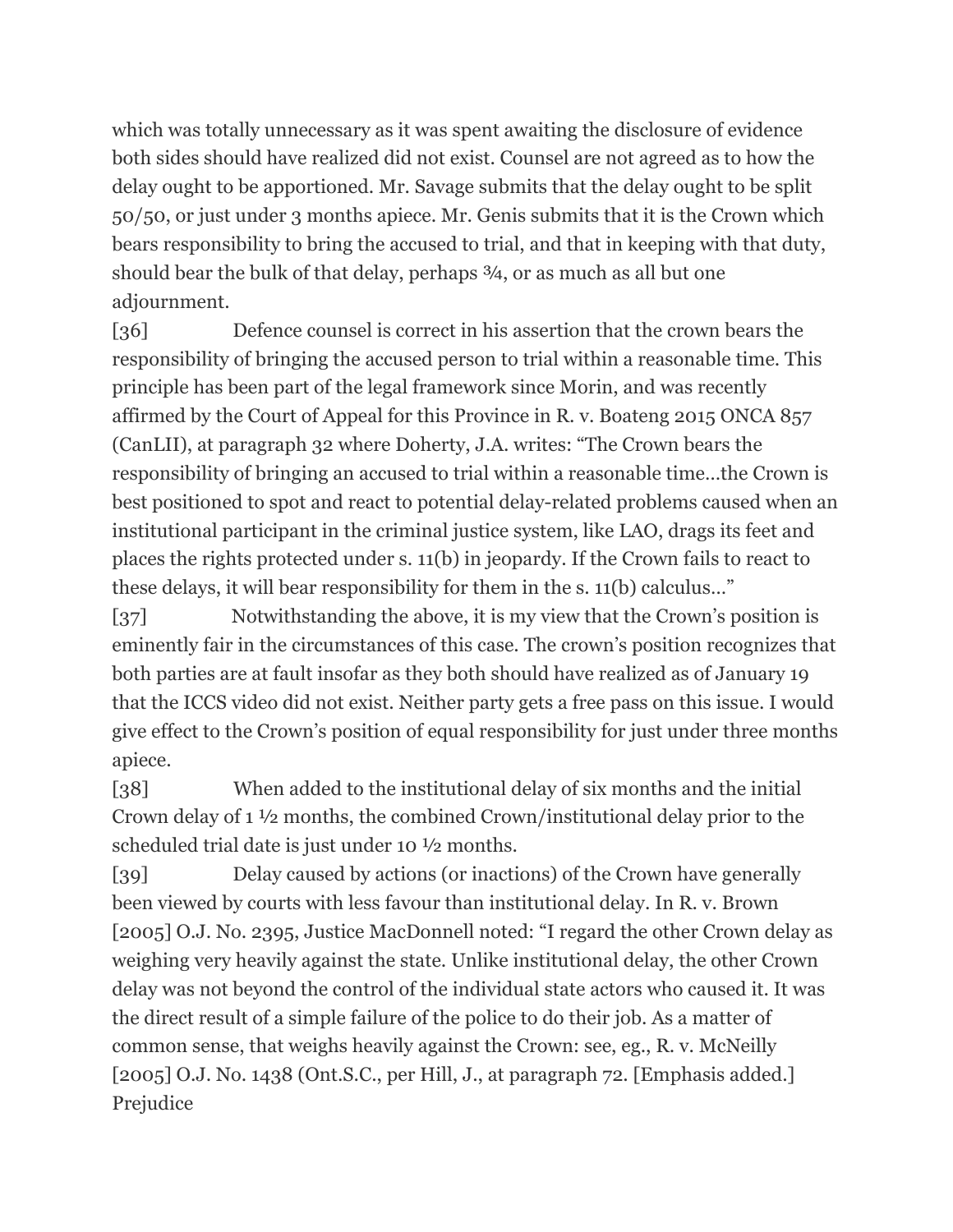[40] The applicant asserts specific prejudice, as well as inferred prejudice, which is also a live factor in view of the inordinate overall delay having this matter brought to trial.

[41] X.C. was employed as a truck driver before his arrest. As a result of the administrative suspension, he was immediately fired. After his licence was reinstated, he was nonetheless told by his former employer that he cannot return to work until this matter has been finalized. As a result, he has been forced to search for other work, and has only been able to find part-time work and has seen his income reduced from \$45,000 annually to about \$15,000.

[42] In the fall of last year, suffering anxiety as a result of "…my life going nowhere and I could not see the end of the case…", he began to experience insomnia. As a result, he attended at his doctor and was prescribed Apo-Zopiclone sleeping pills. He remains on these to this day. When the suggestion was put to him in crossexamination that these symptoms were the result of the charges, not the delay, he disagreed. He stated that until September (2015), he had been relying on his savings from his previous job to supplement his reduced income. However, his savings were by then almost depleted, and the case was dragging on, and as a result he became anxious and began to lose sleep.

[43] In addition, his application for Canadian citizenship has been placed on hold for at least a year as a result of the charges, although it is not clear whether this would have been alleviated by a trial date later than July 15 of last year, which would have been well within the administrative guidelines. Notwithstanding that, however, it is doubtless a factor that contributed to his feelings of anxiety and insomnia and the feeling that his life was going nowhere. He has in my view suffered demonstrably financially, both in terms of income and the depletion of his savings, and this has unquestionably been exacerbated by the delay in this prosecution. This financial prejudice has contributed to his anxiety and the onset of insomnia, for which he has been reduced to taking prescription medication.

[44] In my view, the further inference of inferred prejudice in these circumstances is a strong one, having regard in particular for the lengthy overall delay in this matter of 16 months; 17 months from the date of arrest. I have in considering this issue reviewed the seminal authorities of Morin, supra; R. v. Askov 1990 CanLII 45 (SCC), [1990] SCJ No. 106 (SCC), R. v. Godin 2009 SCC 26 (CanLII), [2009] S.C.J. No. 26 (SCC), to mention but a few. Conclusion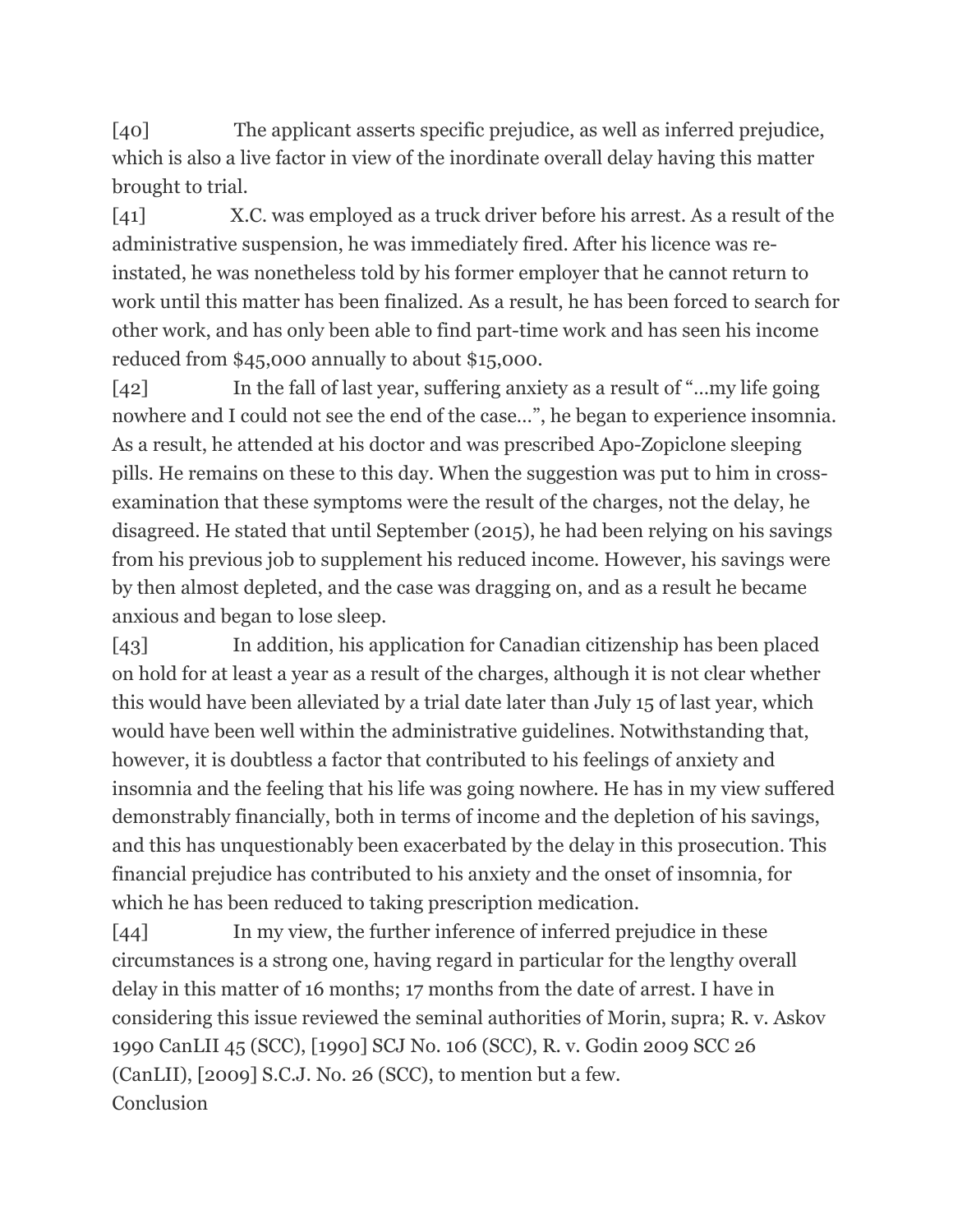[45] The total delay in this case is 17 months, 16 months after the swearing of the information, with a combined institutional / Crown delay of 10 ½ months.

[46] The actions of the crown account for 4 <sup>1</sup>/2 months of that overall delay. [47] That said, the delay caused by the crown in this case, or at least most of it, is not of the type envisioned by MacDonnell, J. in the Brown case. Notwithstanding that the crown ought to have been aware of the non-existence of the disclosure which ultimately put this prosecution in peril, in my view the Crown

acted with good intentions throughout.

[48] In those circumstances, and where the total crown/institutional delay is only marginally outside the guidelines mandated by Morin, the authorities make clear that the issue often comes down to whether there is real prejudice beyond inferred prejudice. (see, eg. R. v. Campagnaro [2005] O.J. No. 4880 (Ont.C.A.) at para. 4) In this case, I am satisfied that there is real prejudice, for reasons noted above.

[49] There are additional considerations. I am instructed by appellate courts that an important consideration in the determination of these applications is the seriousness of the present offences, and I am to have regard for the societal harm wrought by impaired drivers when balancing the interests of the applicant against the societal interest in a trial on the merits. (see, eg., R. v. Bernshaw 1995 CanLII 150 (SCC), [1995] 1 SCR 254 at para 16, and R. v. Lahiry, supra at para 89.)

[50] On the other hand, as noted by Pringle J. in R. v. Avellaneda [2014] O.J. No. 1369 at para. 40: "Although I appreciate that the charges are serious ones, I agree with the defence that in those circumstances the state should have done whatever it could to ensure that the matter came on for trial in a more timely way. It is a two-edged sword for the Crown to rely on the seriousness of the charges as an important factor in the balancing equation when the case was not important enough to provide timely disclosure or give the case priority in the court calendar."(see also R. v. Kporwodu 2005 CanLII 11389 (ON CA), [2005] O.J. No.1405 (Ont. C.A.)para 189-194).

[51] In that regard, at the time the trial date herein was set, the crown should have been concerned about the constitutional sanctity of this prosecution, having regard for the delay to that point (more than 9 months since the swearing of the information, 10 months since the Applicant's arrest), and furthermore having regard for the assertion of the Applicant's 11(b) right on record and in writing. As it is the obligation of the crown to bring an accused to trial in a timely fashion pursuant